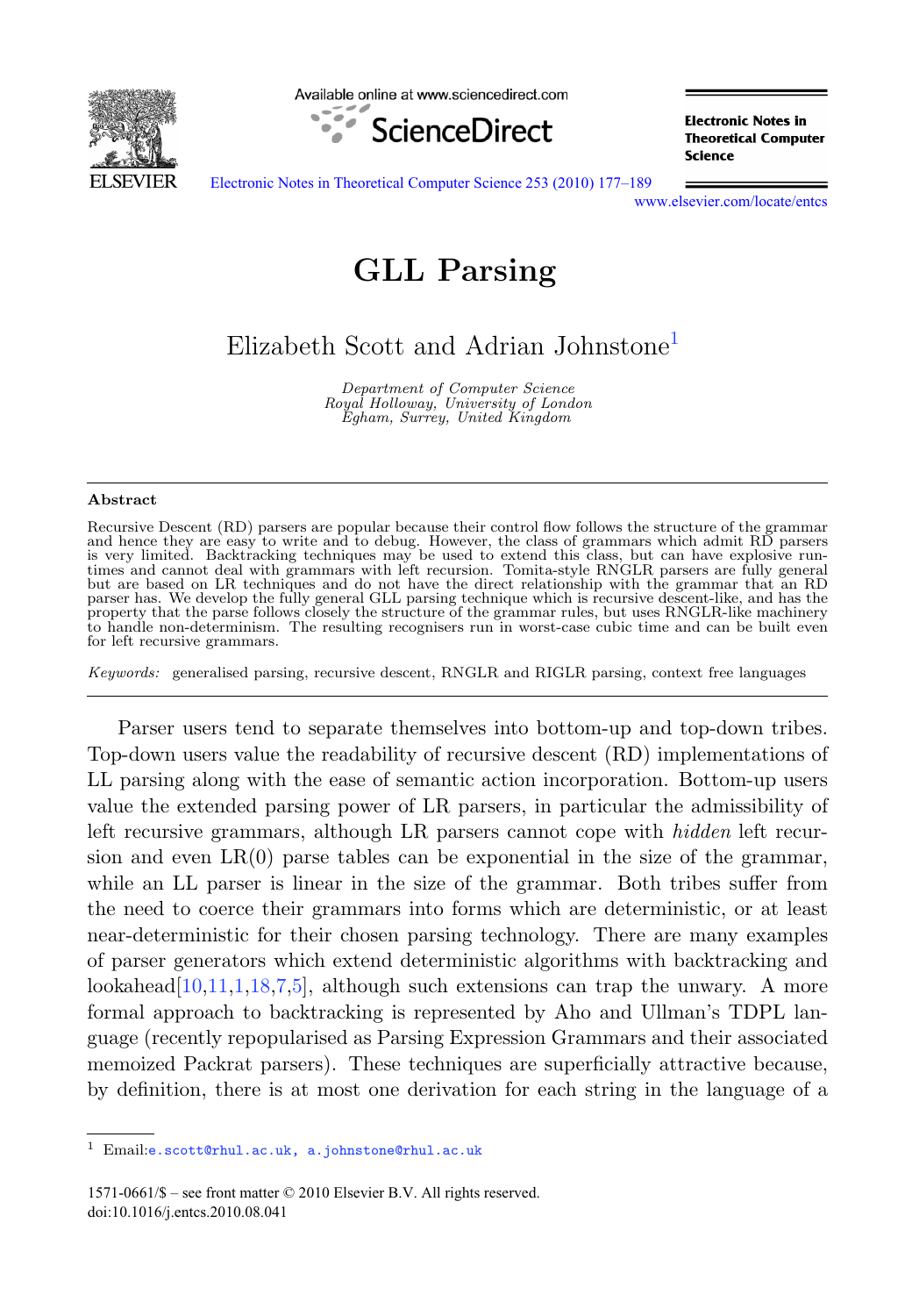PEG, but, of cour[se, PEG](#page-12-0)'s are not context-free grammars, and as Aho and Ullman said [3, p466]

". . . it can be quite difficult to determine what language is defined by a TDPL program."

The current interest in PEG's is another manifestation of users' need for parsers which are human readable.

The Natural Language Processing (NLP) community has always had to cope with the full expressive power of context free grammars. A variety of approaches have been d[eve](#page-12-0)loped and rem[ain](#page-12-0) popular including CYK [19], Earley [6] and [To](#page-12-0)mita style GLR parse[rs](#page-12-0) [\[1](#page-12-0)5,9,13]. Although GLR parsing has not been universally adopted by the NLP community— perhaps because of its complexity compared to the easier to visualise CYK and Earley methods — GLR has the attractive property for computer science applications that it achieves linear performance on LR-deterministic grammars whilst gracefully coping with fully general grammars. Since most computing applications involve near-deterministic grammars, GLR has seen significant takeup for language re-engineering applications. It is used, for example, in ASF+SDF [16] and Stratego [17], and even Bison has a partial GLR mode [2]. We have developed [14] cubic worst-case GLR algorithms which smoothly improve their performance to linear time algorithms when processing LR grammars, but this does not address the desiderata of the top down cohort. Nobody could accuse a GLR implementation of a parser for, say, C++, of being easy to read, and by extension easy to debug.

This paper introduces a new algorithm, Generalised LL (GLL) parsing, which handles all (including left recursive) context free grammars; runs in worst case cubic time; runs in linear time on LL grammars and which also allows grammar rule factorisation, wi[th](#page-12-0) [c](#page-12-0)onsequential speed up. [Mo](#page-12-0)st importantly, the construction is so straightforward that implementation by hand is feasible: indeed we report on the performance of a hand constructed GLL parser for ANSI C. The resulting code has the RD-property that it is essentially in one-to-one correspondence with the grammar, so parsers may be debugged by stepping through the generated code with a conventional debugger. We believe that GLL will become the generalised parsing algorithm of choice.

The insight behind GLL comes in part from our work on Aycock and Horspool style RIGLR parsers [12]. Aycock and Horspool [4] developed an approach designed to reduce the amount of stack activity in a GLR parser. Their algorithm does not admit grammars with hidden left recursion, but we have given a modified version, the RIGLR algorithm, which is gene[ral.](#page-12-0) In their original paper, Aycock and Horspool described their automata based algorithm as a faster GLR parser but it is our view that the algorithm is in closer in principle to a generalised LL parser. The RIGLR automata are derived from the grammar rules by 'terminalising' certain instances of nonterminals in a way that removes embedded recursion. When an RIGLR traverser encounters a terminalised nonterminal, it is required to make a call to another automaton. Normally, we seek to minimise call stack activity by finding a small set of terminalisations which are complete, in the sense of eliminating all embedded recursion. However, in [12] we noted that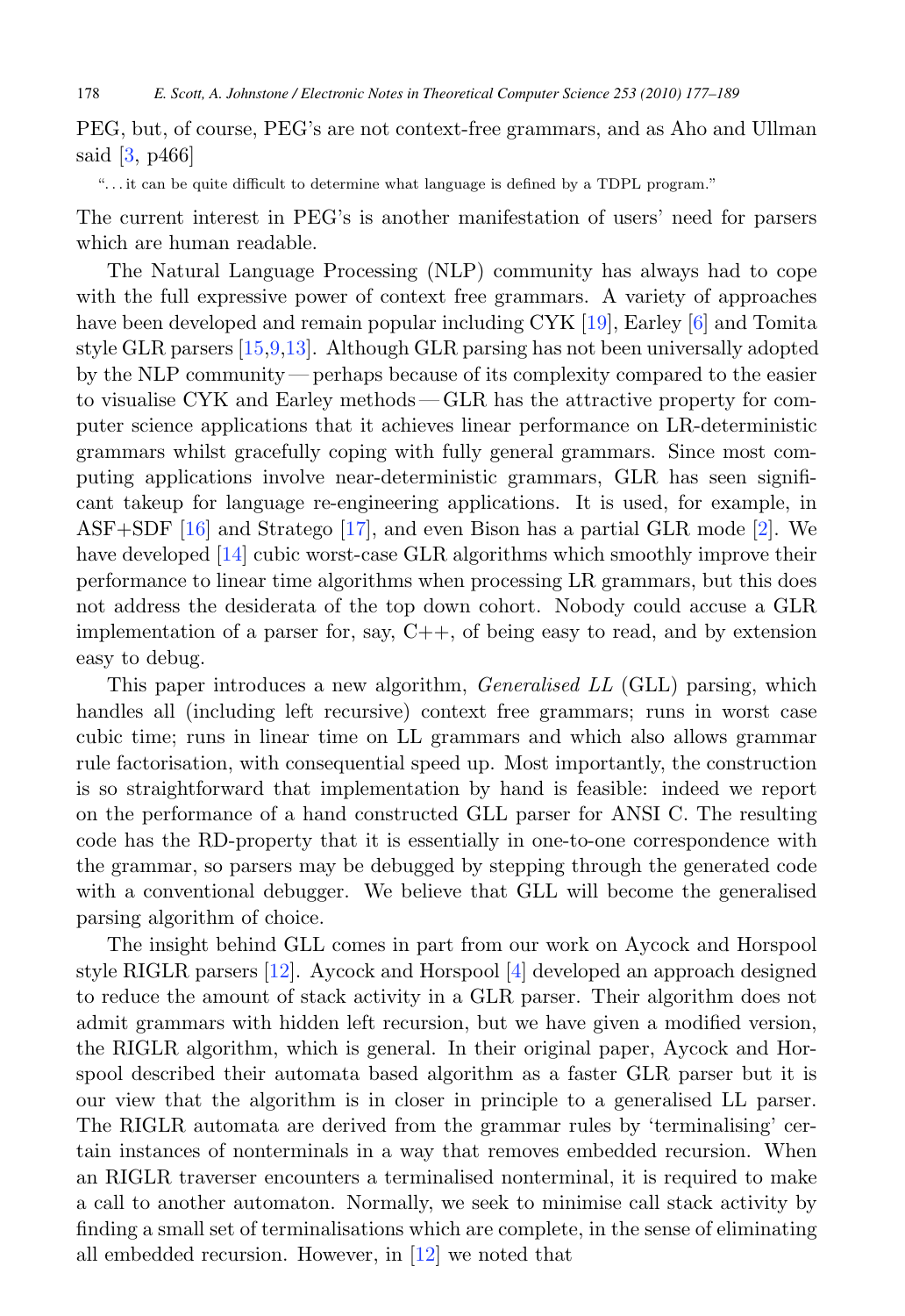if we 'terminalise' all but the topmost instance of each nonterminal, we get a parser whose stack activity mimics that of a recursive descent parser, except that left recursion is allowable!

It is this observation that lead us to apply the techniques that we developed for RNGLR and RIGLR parsing to give a general recursive descent-style algorithm. In fact we can organise the algorithm so that the parsing schedule either mimics a depth first backtracking recursive descent parser (except that recursive calls are terminated early) or so that all putative parses are synchronised with respect to reading the input. The latter synchronisation is more GLR like and causes the call stacks to be constructed in levels, and that allows a memory efficient approach to the construction of both the stacks and the associated parse trees in a full parser implementation. In this paper we focus on the former organisation.

### **1 The general approach**

<sup>A</sup> context free grammar (CFG) consists of a set **N** of non-terminal symbols, a set **T** of terminal symbols, an element  $S \in \mathbb{N}$  called the start symbol, and a set of grammar rules of the form  $A ::= \alpha$  where  $A \in \mathbb{N}$  and  $\alpha$  is a string in  $(\mathbf{T} \cup \mathbf{N})^*$ . The symbol  $\epsilon$  denotes the empty string. We often compose rules with the same left hand sides into a single rule using the alternation symbol,  $A ::= \alpha_1 \mid \ldots \mid \alpha_t$ . We refer to the strings  $\alpha_i$  as the *alternates of A*.

A derivation step is an expansion  $\gamma A \beta \Rightarrow \gamma \alpha \beta$  where  $\gamma, \beta \in (T \cup N)^*$  and  $A ::= \alpha$ is a grammar rule. A *derivation* of  $\tau$  from  $\sigma$  is a sequence  $\sigma \Rightarrow \beta_1 \Rightarrow \beta_2 \Rightarrow \ldots \Rightarrow \beta_{n-1} \Rightarrow \tau$ , also written  $\sigma \stackrel{*}{\Rightarrow} \tau$  or, if  $n > 0$ ,  $\sigma \stackrel{+}{\Rightarrow} \tau$ .

A non-terminal A is *left recursive* if there is a string  $\mu$  such that  $A \stackrel{+}{\Rightarrow} A\mu$ .

A recursive descent parser consists of a collection of parse functions,  $p_A()$ , one for each non-terminal A in the grammar. The function selects an alternate,  $\alpha$ , of the rule for A, according to the current symbol in the input string being parsed, and then calls the parse functions associated with the symbols in  $\alpha$ . It is possible that the current input symbol will not uniquely determine the alternate to be chosen, and if [A](#page-12-0) is left recursive the parse function can go into an infini[te lo](#page-12-0)op.

GLR parsers extend LR parsers to deal with non-determinism by spawning parallel processes, each with their own stack. This approach is made practical by combining the stacks into a Tomita-style graph structured stack (GSS) which recombines stacks when their associated processes converge. Direct left recursion is not a problem for LR parsers, but hidden left recursion  $(A \stackrel{*}{\Rightarrow} \beta A\mu$  where  $\beta \stackrel{+}{\Rightarrow} \epsilon$ ) can result in non-termination.

We have used a modified type of GSS to give a Tomita-style RNGLR algorithm [13] and an Aycock and Horspool-style RIGLR algorithm [12], both of which result in parsers that can be applied to all context free grammars, including those with hidden left recursion. In the RD-based GLL algorithm, introduced in this paper, we shall use RIGLR-style 'descriptors' (see next section) to represent the multiple process configurations which result from non-determinism, and a modified GSS to explicitly manage the parse function call stacks in a way that copes with left recursion.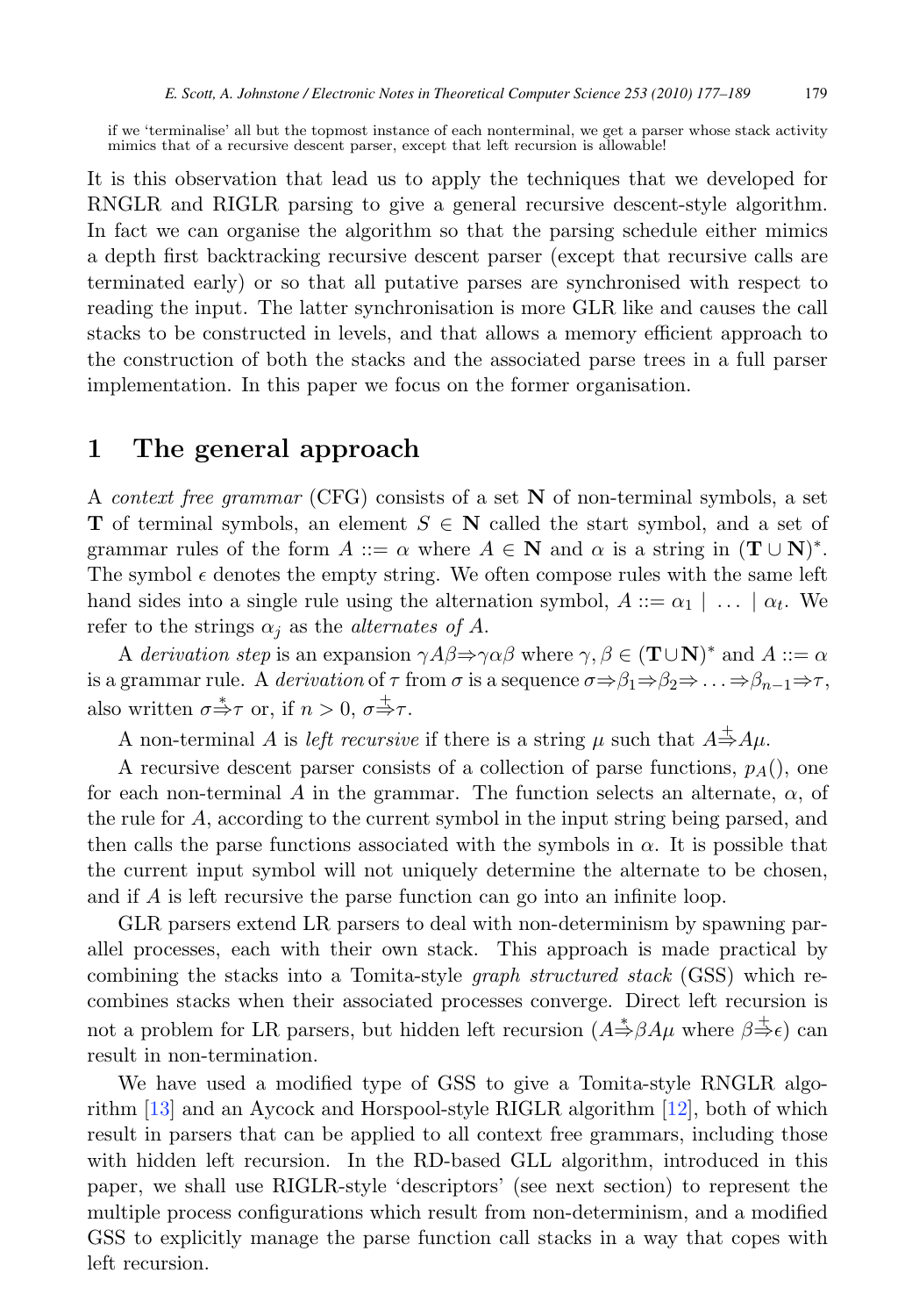# <span id="page-3-0"></span>**2 Call stac[ks](#page-5-0) and elementary descriptors**

We begin by describing the basic approach using the grammar  $\Gamma_0$ 

$$
S \quad ::= \quad A \ S \ d \mid B \ S \mid \epsilon
$$
  

$$
A \quad ::= \quad a \mid c
$$
  

$$
B \quad ::= \quad a \mid b
$$

(Note that this approach will need modification to become general, as we shall discuss in Section 3.)

A traditional recursive descent parser for  $\Gamma_0$  is composed of parse functions  $p_S()$ ,  $p_A()$ ,  $p_B()$  and a main function. The parse function contains code corresponding to each alternate,  $\alpha$ , and these code sections are guarded by a test which checks whether the current input symbol belongs to  $FIRST(\alpha)$ , or  $FOLLOW(\alpha)$  if  $\alpha \stackrel{*}{\Rightarrow} \epsilon$ , see Section 4.1. We suppose that the input is held in a global array I of length  $m+1$ , and that  $I[m] =$  \$, the end-of-string symbol. main() {  $i := 0$ 

**if**  $(I[i] \in \{a, b, c, d, \$\})$   $p_S()$  **else**  $error()$ **if**  $I[i] =$  **\$** report success **else** *error*() }

 $p_S() \{ \textbf{if} (I[i] \in \{a, c\}) \{ p_A(); p_S(); \textbf{if} (I[i] = d) \{ i := i + 1 \} \textbf{else error}() \}$ **else** { **if**  $(I[i] \in \{a, b\})$  {  $p_B()$ ;  $p_S()$  } }

 $p_A() \{ \text{ if } (I[i] = a) \{ i := i + 1 \} \}$ **else if**  $(I[i] = c) \{ i := i + 1 \}$  **else** error() }

 $p_B() \{ \text{ if } (I[i] = a) \{ i := i + 1 \} \}$ **else if**  $(I[i] = b) \{ i := i + 1 \}$  **else** error() }

(Here error() is a function that terminates the algorithm and reports failure.)

Of course,  $\Gamma_0$  is not LL(1) so this algorithm will not behave correctly without some additional mechanism for dealing with non-determinism. We address this by converting the function calls into explicit call stack operations using stack push and goto statements in the usual way. We also partition the body of those functions whose corresponding nonterminal is not  $LL(1)$  and separately label each partition. In practice, then, some *goto* statements will have several target labels, corresponding to these multiple partitions: for example, this will be the case for the nonterminal S in  $\Gamma_0$ . We use descriptors to record each possible choice, and replace termination in the RD algorithm with execution re-start from the point recorded in the next descriptor. Instead of calls to the error function, the algorithm simply processes the next descriptor and it terminates when there are no further descriptors to be processed.

In detail, an *elementary descriptor* is a triple  $(L, s, j)$  where L is a line label, s is a stack and j is a position in the input array I. We maintain a set  $\mathcal R$  of current descriptors. At the end of a parse function and at points of non-determinism in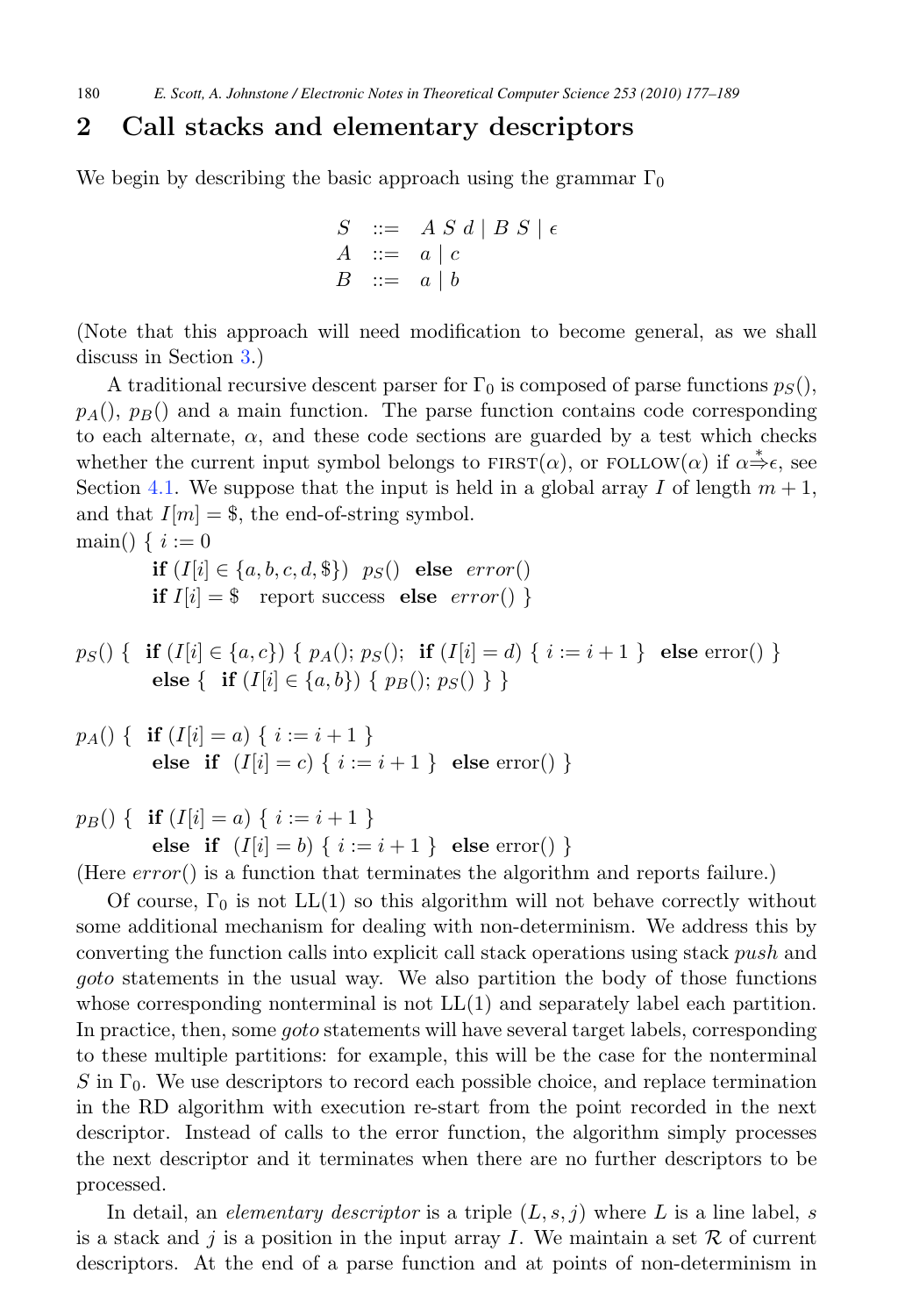the grammar we create a new descriptor using the label at the top of the current stack. When a particular execution of the algorithm stops, at input  $I[i]$  say, the top element L is popped from the stack  $s = [s', L]$  and  $(L, s', i)$  is added to R (if it has not already been added). We use  $p_{\mathcal{OP}}(s, i, \mathcal{R})$  to denote this action. Then the next descriptor  $(L', t, j)$  is removed from R and execution starts at line L' with call stack t and input symbol  $I[j]$ . The overall execution terminates when the set R is empty. In order to allow us, later, to combine the stacks we record both the line label L and the current input buffer index k on the stack using the notation  $L^k$ . At this interim stage we treat the stack as a bracketed list, [ ] denotes the empty stack, and we assume that we have a function  $p_{USH}(s, L^k)$  which simply updates the stack s by pushing on the element  $L^k$ . In the final version of the algorithm this will be replaced by a function *create*() which builds the GSS.

$$
i := 0; \mathcal{R} := \emptyset; s := [L_0^0]
$$
  
\n
$$
L_S: \text{ if } (I[i] \in \{a, c\}) \text{ add } (L_{S_1}, s, i) \text{ to } \mathcal{R}
$$
  
\nif  $(I[i] \in \{a, b\})$  add  $(L_{S_2}, s, i) \text{ to } \mathcal{R}$   
\nif  $(I[i] \in \{d, \S\})$  add  $(L_{S_3}, s, i) \text{ to } \mathcal{R}$   
\n $L_0: \text{ if } (\mathcal{R} \neq \emptyset) \{ \text{ remove } (L, s_1, j) \text{ from } \mathcal{R}$   
\nif  $(L = L_0 \text{ and } s_1 = [\ ] \text{ and } j = |I|)$  report success  
\nelse  $\{ s := s_1; i := j; \text{goto } L \}$ 

**else** report failure

L<sub>S1</sub>: 
$$
p_{USH}(s, L_1^i)
$$
; **goto** L<sub>A</sub>  
\nL<sub>1</sub>:  $p_{USH}(s, L_2^i)$ ; **goto** L<sub>S</sub>  
\nL<sub>2</sub>: **if** ( $I[i] = d$ ) {  $i := i + 1$ ;  $p_{OP}(s, i, R)$  }; **goto** L<sub>0</sub>  
\nL<sub>S2</sub>:  $p_{USH}(s, L_3^i)$ ; **goto** L<sub>B</sub>  
\nL<sub>3</sub>:  $p_{USH}(s, L_4^i)$ ; **goto** L<sub>0</sub>  
\nL<sub>S3</sub>:  $p_{OP}(s, i, R)$ ; **goto** L<sub>0</sub>  
\nL<sub>A</sub>: **if** ( $I[i] = a$ ) {  $i := i + 1$ ;  $p_{OP}(s, i, R)$ ; **goto** L<sub>0</sub> }  
\n**else**{ **if** ( $I[i] = c$ ) {  $i := i + 1$ ;  $p_{OP}(s, i, R)$  }  
\n**goto** L<sub>0</sub> }  
\nL<sub>B</sub>: **if** ( $I[i] = a$ ) {  $i := i + 1$ ;  $p_{OP}(s, i, R)$ ; **goto** L<sub>0</sub> }  
\n**else**{ **if** ( $I[i] = b$ ) {  $i := i + 1$ ;  $p_{OP}(s, i, R)$  }  
\n**goto** L<sub>0</sub> }

As an example we execute the above algorithm with input aad\$. We begin by adding  $(L_{S_1}, [L_0^0], 0)$  and then  $(L_{S_2}, [L_0^0], 0)$  to  $R$  and then go to line  $L_0$ . We remove  $(L_{S_1}, [L_0^0], 0)$  from R and go to line  $L_{S_1}$ . The push action sets s to  $[L_0^0, L_1^0]$  and we go to  $L_A$ . The pop action adds  $(L_1, [L_0^0], 1)$  to  $\mathcal R$  and then we go back to  $L_0$ . In the same way, processing  $(L_{s_2}, [L_0^0], 0)$  from  $\mathcal R$  eventually results in  $(L_3, [L_0^0], 1)$  being added to R.

$$
\mathcal{R} = \{ (L_1, [L_0^0], 1), (L_3, [L_0^0], 1) \}
$$

Next  $(L_1, [L_0^0], 1)$  is processed. At  $L_1$  the push action sets s to  $[L_0^0, L_2^1]$  and then at  $L_S$  we add  $(L_{S_1}, [L_0^0, L_2^1], 1)$  and  $(L_{S_2}, [L_0^0, L_2^1], 1)$  to  $\mathcal{R}$ . Similarly, processing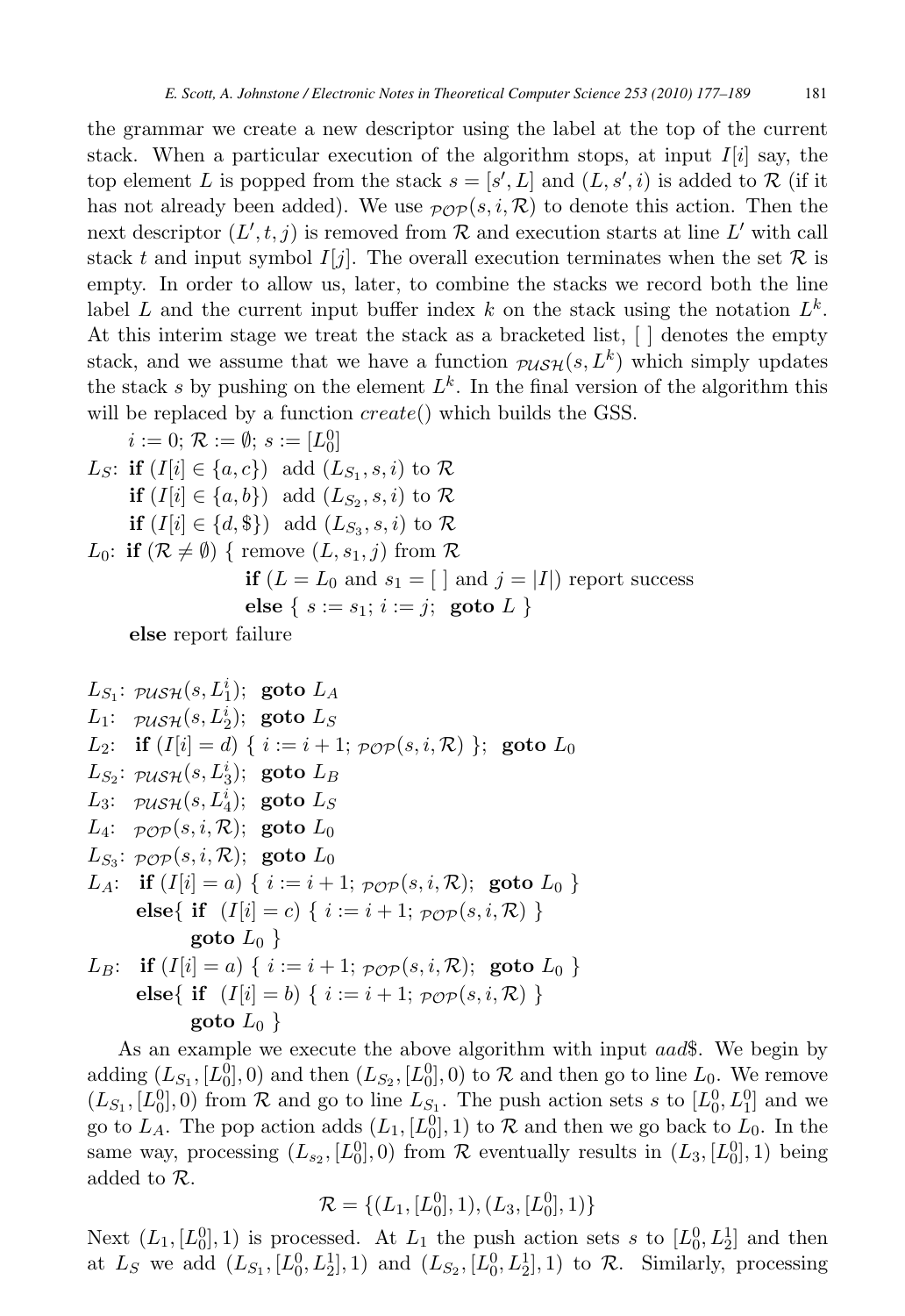<span id="page-5-0"></span> $(L_3, [L_0^0], 1)$  gives 182 *E. Scott, A. Johnstone / Electronic Notes in Theoretical Computer Science 253 (2010) 177–189*

$$
\mathcal{R} = \{ (L_{S_1}, [L_0^0, L_2^1], 1), (L_{S_2}, [L_0^0, L_2^1], 1), (L_{S_1}, [L_0^0, L_4^1], 1), (L_{S_2}, [L_0^0, L_4^1], 1) \}
$$

Processing each of these elements in turn results in

$$
\mathcal{R} = \{ (L_1, [L_0^0, L_2^1], 2), (L_3, [L_0^0, L_2^1], 2), (L_1, [L_0^0, L_4^1], 2), (L_3, [L_0^0, L_4^1], 2) \}
$$

Then, as  $I[2] = d$ , processing each of these results in

$$
\mathcal{R} = \{ (L_{S_3}, [L_0^0, L_2^1, L_2^2], 2), (L_{S_3}, [L_0^0, L_2^1, L_4^2], 2), (L_{S_3}, [L_0^0, L_4^1, L_2^2], 2), (L_{S_3}, [L_0^0, L_4^1, L_4^2], 2) \}
$$

From this set we get

$$
\mathcal{R} = \{ (L_2, [L_0^0, L_2^1], 2), (L_4, [L_0^0, L_2^1], 2), (L_2, [L_0^0, L_4^1], 2), (L_4, [L_0^0, L_4^1], 2) \}
$$

Processing these elements gives

$$
\mathcal{R} = \{ (L_2, [L_0^0], 3), (L_2, [L_0^0], 2), (L_4, [L_0^0], 3), (L_4, [L_0^0], 2) \}
$$

Since  $I[3] =$  \$, processing these results in  $(L_0, [ , ], 3)$  and  $(L_0, [ , ], 2)$  being added to  $\mathcal R$  and finally algorithm terminates and correctly reports success.

# **3** The GSS and the sets  $U_i$  and  $\mathcal{P}$

The problem with the approach as it is described above is that for some grammars the number of descriptors created can be exponential in the size of input and the process does not work correctly for grammars with left recursion. We deal with these issues by combining the stacks into a single, global graph structure, a GSS, recording only the corresponding stack top node in the descriptor, and using loops in the GSS when left recursion is encountered. The GSS will be built by the GLL algorithm as illustrated in the modified  $\Gamma_0$ -recogniser described below. The GSS combining all the stacks constructed in the example for  $\Gamma_0$  previous section is



A descriptor is a triple  $(L, u, i)$  where L is a label, u is a GSS node and i is an integer. For example, the four elementary descriptors  $\{(L_{S_3}, [L_0^0, L_2^1, L_2^2], 2),$  $(L_{S_3}, [L_0^0, L_2^1, L_4^2], 2), (L_{S_3}, [L_0^0, L_4^1, L_2^2], 2), (L_{S_3}, [L_0^0, L_4^1, L_4^2], 2)\}$  in the above example are replaced by two descriptors  $\{(L_{S_3}, u, 2), (L_{S_3}, w, 2)\}\$ . As a result of this definition actions  $p_{OP}(s, i, \mathcal{R})$  are replaced by actions which add  $(L, v, i)$  to  $\mathcal R$  for all children v of node corresponding to the top of s.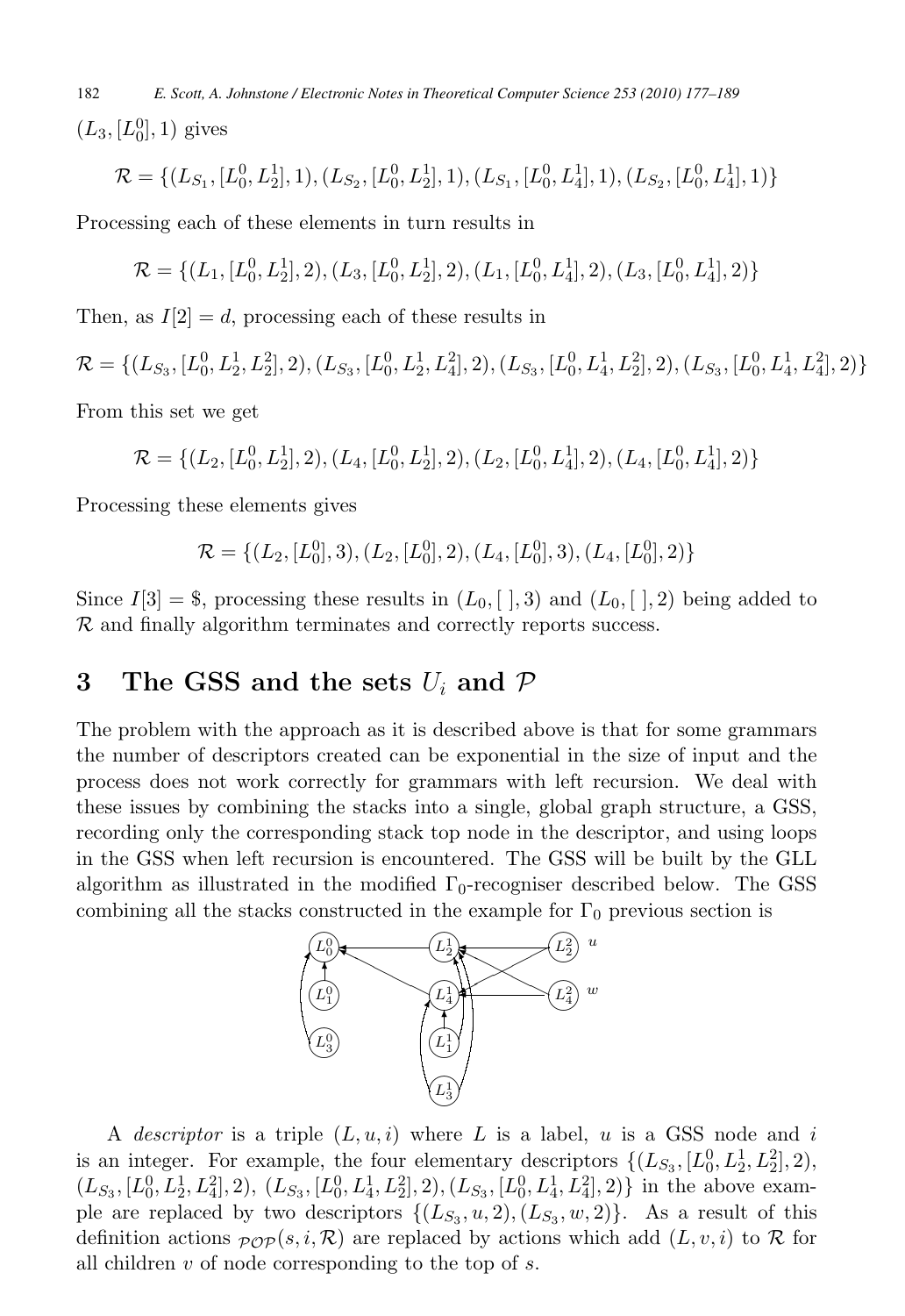In order to avoid creating [th](#page-7-0)e same descriptor twice we maintain sets  $U_i =$  $\{(L, u) \mid (L, u, i) \text{ has been added to } \mathcal{R}\}.$  A problem arises in the case when an additional child,  $w$ , is added to  $u$  after a pop statement has been executed because the pop action needs to be applied to this child. To address this we use a set  $\mathcal P$ which contains pairs  $(u, k)$  for which a 'pop' line has been executed. When a new child node w is added to u, for all  $(u, k) \in \mathcal{P}$  if  $(L_u, w) \notin U_k$  $(L_u, w) \notin U_k$  $(L_u, w) \notin U_k$  then  $(L_u, u, k)$  is added to  $\mathcal{R}$ , where  $L_u$  is the label of u.

These techniques are implemented via functions  $add()$ ,  $create()$  and  $pop()$  that are formally defined in Section 4. Informally,  $add(L, u, j)$  checks if there is a descriptor  $(L, u)$  in  $U_j$  and if not it adds it to  $U_j$  and  $\mathcal{R}$ . The function create( $L, u, j$ ) creates a GSS node  $v = L^j$  with child u if one does not already exist, and then returns v. If  $(v, k) \in \mathcal{P}$  then  $add(L, u, k)$  is called. The function  $pop(u, j)$  calls  $add(L_u, v, j)$  for all children v of u, and adds  $(u, j)$  to  $P$ .

We can rewrite the algorithm from Section 2 as follows. The variable  $c<sub>u</sub>$  holds the current GSS node, i holds the current input index and  $m = |I| + 1$ .

create GSS nodes  $u_1 := L_0^0$ ,  $u_0 :=$  \$ and an edge  $(u_0, u_1)$  $i := 0; \mathcal{R} := \emptyset; c_u := u_1$ **for**  $0 \leq j \leq m \{ U_j = \emptyset \}$ *L<sub>S</sub>*: **if**  $(I[i] \in \{a, c\})$  add $(L_{S_1}, c_u, i)$ **if**  $(I[i] \in \{a, b\})$  add $(L_{S_2}, c_u, i)$ **if**  $(I[i] \in \{d, \$\})$  add $(L_{S_3}, c_u, i)$ L<sub>0</sub>: **if**  $(\mathcal{R} \neq \emptyset)$  { remove  $(L, u, j)$  from  $\mathcal{R}$  $c_u := u$ ;  $i := j$ ; goto  $L$  } **else if**  $((L_0, u_0, m) \in U_m)$  report success **else** report failure

 $L_{S_1}: c_u := create(L_1, c_u, i);$  goto  $L_A$  $L_1: c_u := create(L_2, c_u, i);$  goto  $L_S$ *L*<sub>2</sub>: **if**(*I*[*i*] = *d*){ *i* := *i* + 1; *pop*( $c_u$ , *i*) }; **goto** *L*<sub>0</sub>  $L_{S_2}: c_u := create(L_3, c_u, i);$  goto  $L_B$ L<sub>3</sub>:  $c_u := create(L_4, c_u, i);$  goto  $L_S$ L<sub>4</sub>:  $pop(c_u, i);$  **goto**  $L_0$  $L_{S_3}: pop(c_u, i);$  goto  $L_0$ *L*<sub>A</sub>: **if**  $(I[i] = a) \{ i := i + 1; pop(c_u, i); \text{goto } L_0 \}$ **else**{ **if**(I[i] = c){ i := i + 1;  $pop(c_u, i)$  }; **goto**  $L_0$  } *L*<sub>B</sub>: **if**  $(I[i] = a) \{ i := i + 1; pop(c_u, i); \text{goto } L_0 \}$ **else**{ **if**(I[i] = b){ i := i + 1; pop( $c_u$ , i) }; **goto**  $L_0$  }

**Note** It is not obvious how to implement the algorithm as written because few programming languages include an unrestricted goto statement that can take a non-statically visible value, which is what is implied in the **if** statement at label  $L_0$ in the above algorithm. We discuss this in Section 5.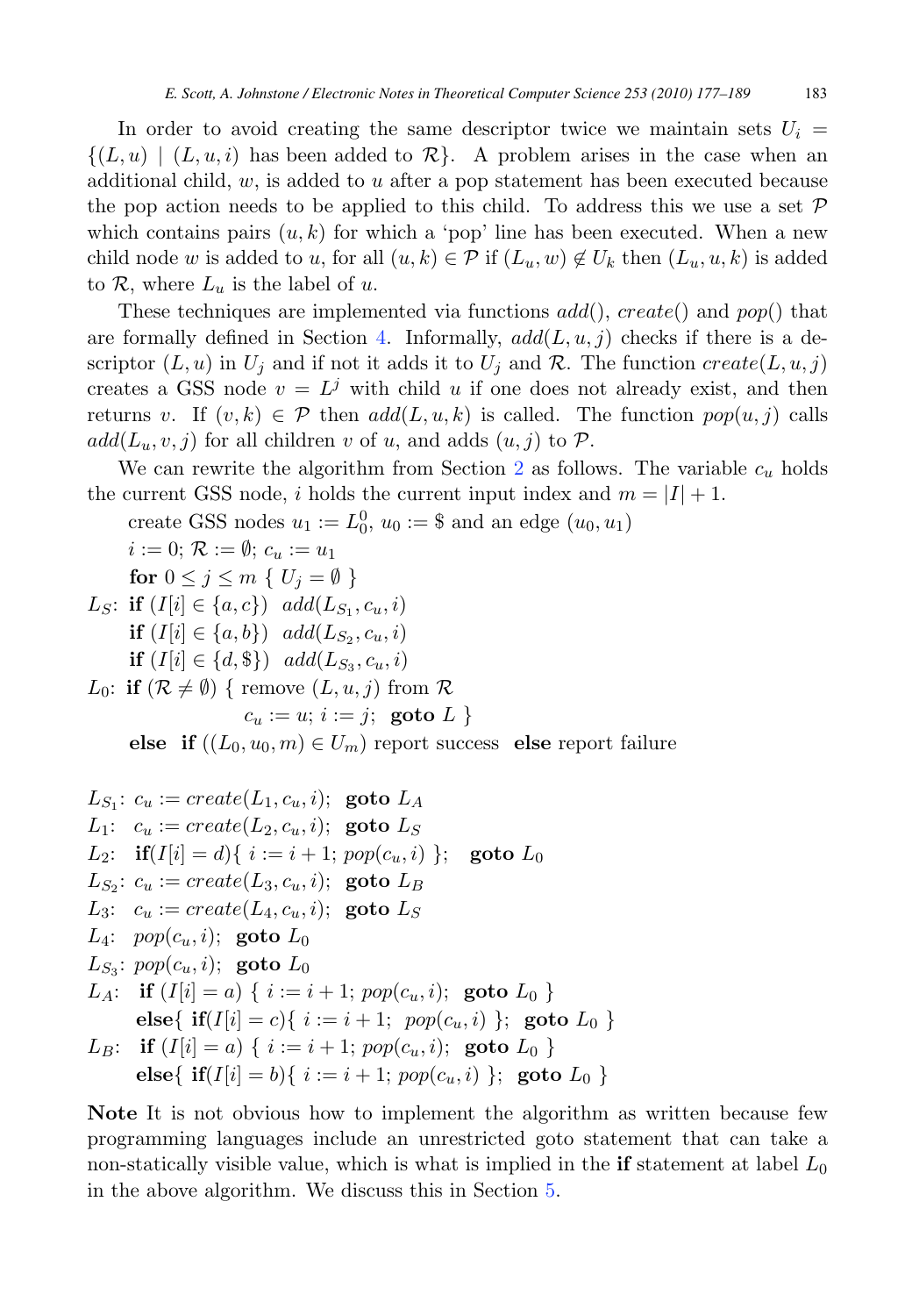# <span id="page-7-0"></span>**4 Formal definition of the GLL approach**

### 4.1 Initial machinery

We say A is nullable if  $A \stackrel{*}{\Rightarrow} \epsilon$ . We define  $FIRST_{\bf T}(A) = \{t \in {\bf T} | \exists \alpha (A \stackrel{*}{\Rightarrow} t\alpha)\}$  and<br>FOLLOW<sub>IT</sub>(A) =  $\{t \in {\bf T} | \exists \alpha \beta (S \stackrel{*}{\Rightarrow} \alpha 4t\beta)\}$ . If A is nullable we define  $FIRST(A)$  = FOLLOW**T**(A) = { $t \in \mathbf{T} \mid \exists \alpha, \beta(S \stackrel{*}{\Rightarrow} \alpha At\beta)$ }. If A is nullable we define FIRST(A) = FIRST<sub>π</sub>(A) +  $\beta \in \mathbb{R}$  or  $\beta$  and FOLLOW<sub>*n*</sub>(A) = FOLLOW<sub>*n*</sub>(A) +  $\beta \in \mathbb{R}$ . Otherwise we define FIRST<sub>T</sub>(A) ∪ { $\epsilon$ } and FOLLOW(A) = FOLLOW<sub>T</sub>(A) ∪ {\$}. Otherwise we define  $FIRST(A) = FIRST<sub>T</sub>(A)$  and  $FOLLOW(A) = FOLLOW<sub>T</sub>(A)$ . We say that a nonterminal A is  $LL(1)$  if (i)  $A ::= \alpha, A ::= \beta$  imply  $FIRST(\alpha) \cap FIRST(\beta) = \emptyset$ , and (ii) if  $A \stackrel{*}{\Rightarrow} \epsilon$  then FIRST(A) ∩ FOLLOW(A) =  $\emptyset$ .

We use  $L_u$  to denote the line label corresponding to a GSS node u.

A GLL recogniser includes labelled lines of three types: return, nonterminal and alternate. Return labels,  $R_{X_i}$ , are used to label the main loop of the algorithm and what would be parse function call return lines in a recursive descent parser. Nonterminal labels,  $L_X$ , are used to label the first line of what would be the code for the parse function for X in a recursive descent parser. Alternate labels,  $L_{X_i}$ , are used to label the first line of what would be the code corresponding to the  $i^{th}$ -alternate,  $\alpha_i$  say, of X.

The algorithm also employs three functions  $add()$ ,  $create()$  and  $pop()$  which build the GSS and create and store processes for subsequent execution, and a function test() which checks the current input symbol against the current nonterminal and alternate. These functions are defined as follows.

 $test(x, A, \alpha)$  { **if**  $(x \in \text{FIRST}(\alpha))$  or  $(\epsilon \in \text{FIRST}(\alpha)$  and  $x \in \text{FOLLOW}(A))$  { return true } **else** { return false } }  $add(L, u, j) \{ \text{ if } ((L, u) \notin U_j \{ \text{ add } (L, u) \text{ to } U_j, \text{ add } (L, u, j) \text{ to } \mathcal{R} \} \}$ pop $(u, j)$  { **if**  $(u \neq u_0)$  { add  $(u, j)$  to P **for** each child v of u {  $add(L_u, v, j)$  } } create(L, u, j)  $\{$  **if** there is not already a GSS node labelled  $L^j$  create one let v be the GSS node labelled  $L^j$ 

```
if there is not an edge from v to u {
create an edge from v to ufor all ((v, k) \in \mathcal{P}) \{ add(L, u, k) \}return v }
```
### 4.2 Dealing with alternates

We begin by defining the part of the algorithm which is generated for an alternate  $\alpha$  of a grammar rule for A. We name the corresponding lines of the algorithm  $code(A ::= \alpha).$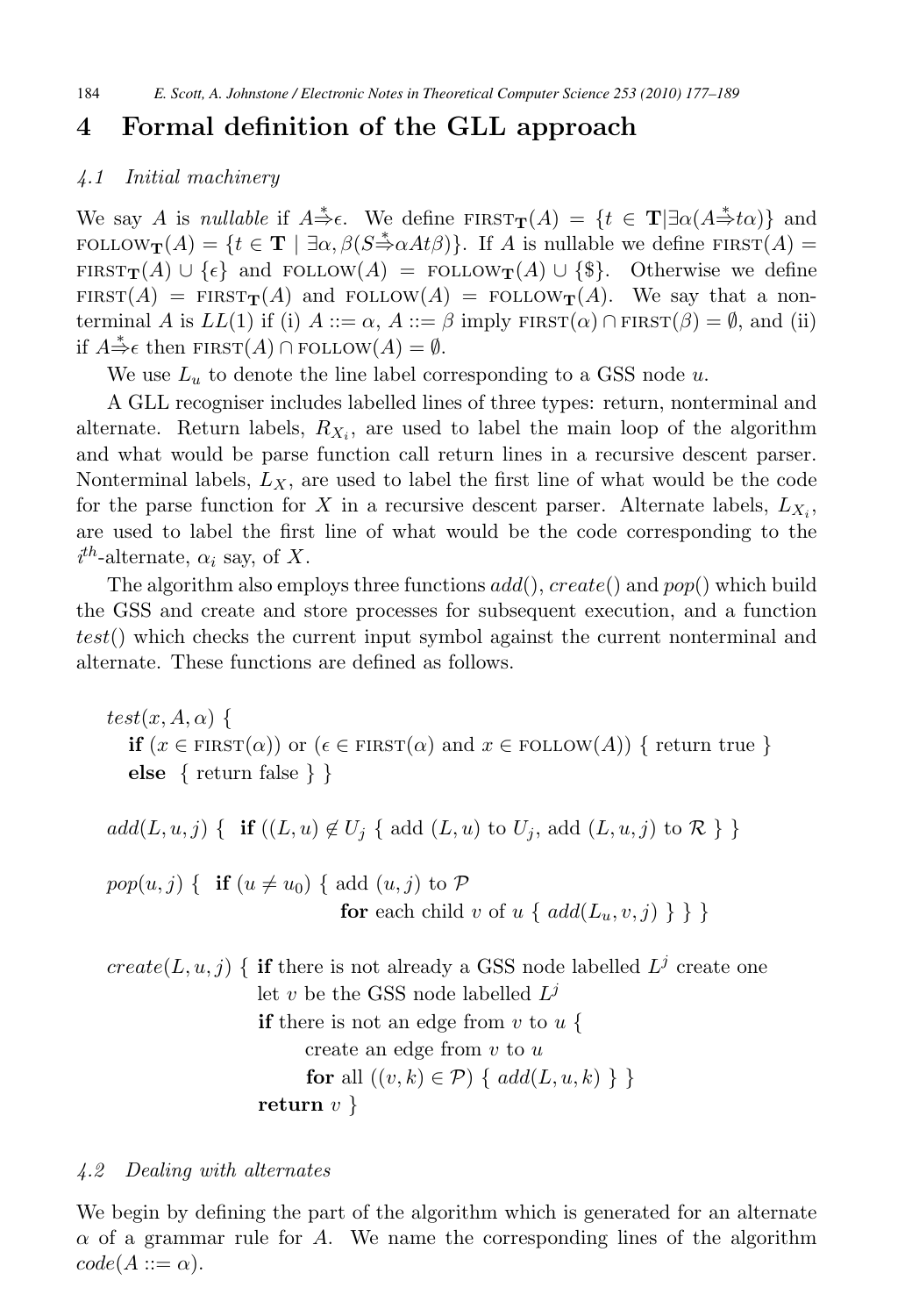Each nonterminal instance on the right hand sides of the grammar rules is given an instance number. We write  $A_k$  to indicate the kth instance of nonterminal A. Each alternate of the grammar rule for a nonterminal is also given an instance number. We write  $A ::= \alpha_k$  to indicate the kth alternate of the grammar rule for A.

For a terminal a we define

$$
code(a\alpha, j, X) = \mathbf{if}(I[j] = a) \{ j := j + 1 \} \text{ else } \{ \text{goto } L_0 \}
$$

For a nonterminal instance  $A_k$  we define

$$
code(A_k\alpha, j, X) = \textbf{if}(test(I[j], X, A_k\alpha) \{ \newline c_u := create(R_{A_k}, c_u, j), \textbf{goto } L_A \} \newline \textbf{else } \{ \textbf{goto } L_0 \} \newline R_{A_k}:
$$

For each production  $A ::= \alpha_k$  we define  $code(A ::= \alpha_k, j)$  as follows. Let  $\alpha_k =$  $x_1x_2 \ldots x_f$ , where each  $x_p$ ,  $1 \leq p \leq f$ , is either a terminal or a nonterminal instance of the form  $X_l$ .

If  $f = 0$  then  $\alpha_k = \epsilon$  and

$$
code(A ::= \epsilon, j) = pop(c_u, j), \text{goto } L_0
$$

If  $x_1$  is a terminal then

$$
code(A ::= \alpha_k, j) = j := j + 1
$$
  
\n
$$
code(x_2 ... x_f, j, A)
$$
  
\n
$$
code(x_3 ... x_f, j, A)
$$
  
\n...  
\n
$$
code(x_f, j, A)
$$
  
\n
$$
pop(c_u, j),
$$
goto  $L_0$ 

If  $x_1$  is a nonterminal instance  $X_l$  then

$$
code(A ::= \alpha_k, j) = c_u := create(R_{X_l}, c_u, j), \text{goto } L_X
$$
  
\n
$$
R_{X_l} : code(x_2 \dots x_f, j, A)
$$
  
\n
$$
code(x_3 \dots x_f, j, A)
$$
  
\n
$$
\dots
$$
  
\n
$$
code(x_f, j, A)
$$
  
\n
$$
pop(c_u, j), \text{goto } L_0
$$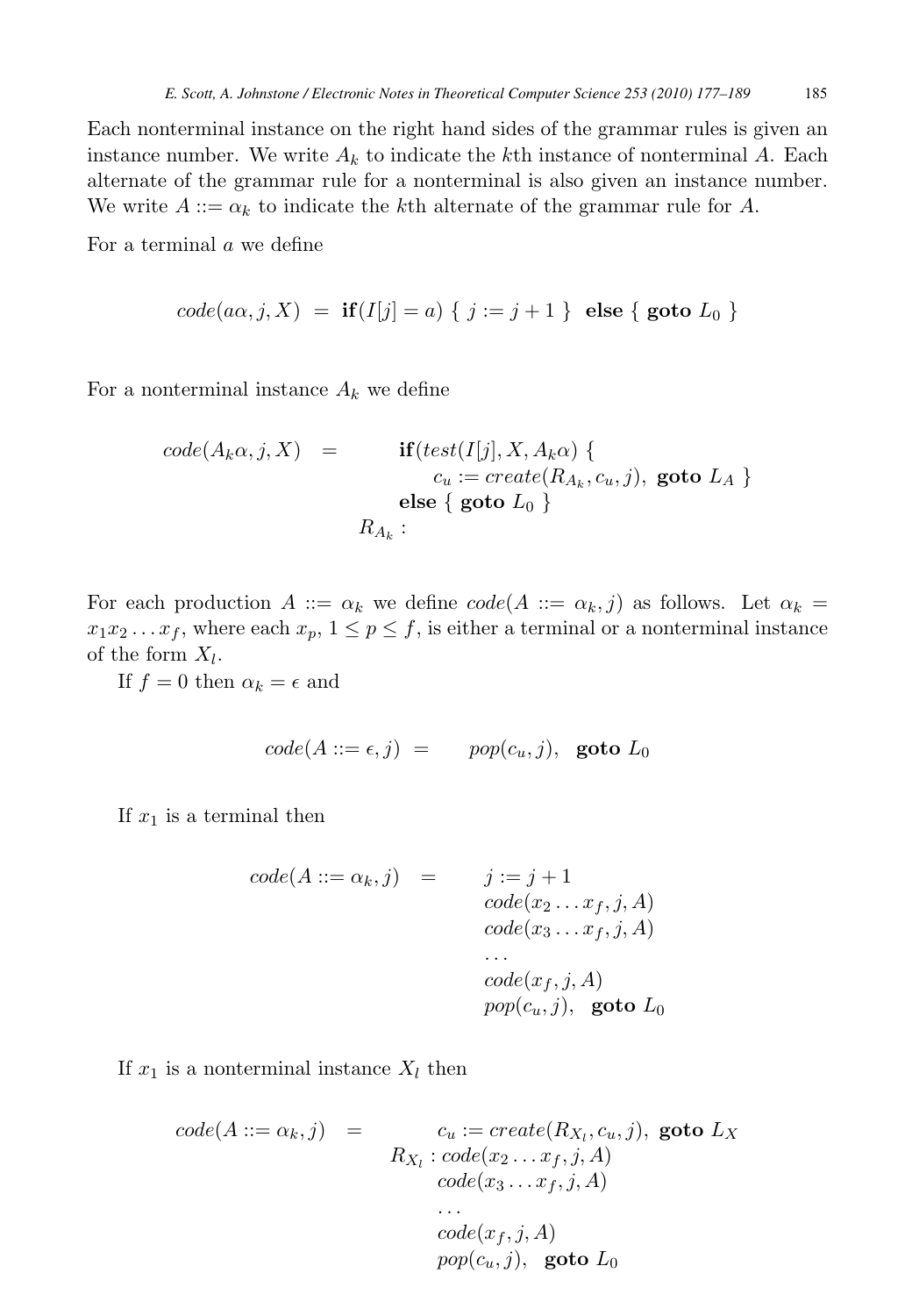### 4.3 Dealing with rules

Consider the grammar rule  $A ::= \alpha_1 | \ldots | \alpha_t$ . We define  $code(A, j)$  as follows. If A is an  $LL(1)$  nonterminal then

$$
code(A,j) = \textbf{if}(test(I[j], A, \alpha_1)) \{ \textbf{goto } L_{A_1} \}
$$
  
...  
else if $(test(I[j], A, \alpha_t)) \{ \textbf{goto } L_{A_t} \}$   
 $L_{A_1} : code(A ::= \alpha_1, j)$   
...  
 $L_{A_t} : code(A ::= \alpha_t, j)$ 

If  $A$  is not an  $LL(1)$  nonterminal then

$$
code(A, j) = \textbf{if}(test(I[j], A, \alpha_1)) \{ add(L_{A_1}, c_u, j) \}
$$
  
\n
$$
\cdots
$$
  
\n
$$
\textbf{if}(test(I[j], A, \alpha_t)) \{ add(L_{A_t}, c_u, j) \}
$$
  
\n
$$
\textbf{goto } L_0
$$
  
\n
$$
L_{A_1} : code(A ::= \alpha_1, j)
$$
  
\n
$$
\cdots
$$
  
\n
$$
L_{A_t} : code(A ::= \alpha_t, j)
$$

### 4.4 Building a GLL recogniser for a general CFG

We suppose that the nonterminals of the grammar  $\Gamma$  are  $A, \ldots, X$ . Then the GLL recognition algorithm for  $\Gamma$  is given by:

 $m$  is a constant integer whose value is the length of the input I is a constant integer array of size  $m+1$  $i$  is an integer variable GSS is a digraph whose nodes are labelled with elements of the form  $L^j$  $c_u$  is a GSS node variable  $P$  is a set of GSS node and integer pairs  $\mathcal R$  is a set of descriptors read the input into I and set  $I[m] := \$, i := 0$ create GSS nodes  $u_1 = L_0^0$ ,  $u_0 = $$  and an edge  $(u_0, u_1)$  $c_u := u_1, i := 0$ **for**  $0 \leq j \leq m \{ U_j := \emptyset \}$  $\mathcal{R} := \emptyset$ ,  $\mathcal{P} := \emptyset$ **if**( $I[0]$  ∈ FIRST( $S$ \$)) { **goto**  $L_S$  } **else** { report failure } L<sub>0</sub>: **if**  $\mathcal{R} \neq \emptyset$  { remove a descriptor,  $(L, u, j)$  say, from  $\mathcal R$  $c_u := u, i := j$ , goto L  $\}$ **else** if  $((L_0, u_0, m) \in U_m)$  { report success } **else** { report failure }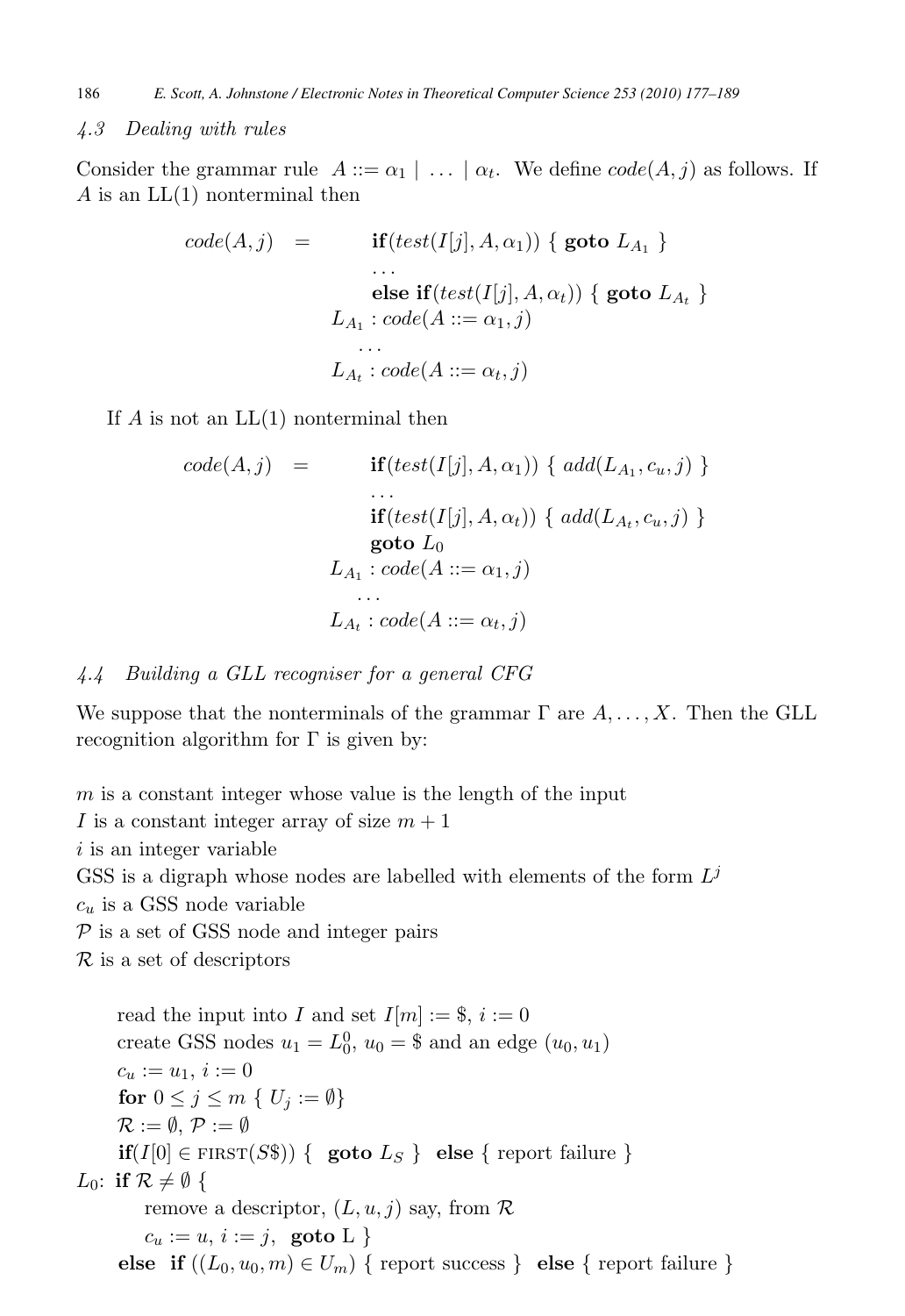$L_A: code(A, i)$ ...  $L_X$ :  $code(X, i)$ 

# **5 Implementation and experimental results**

As we mentioned above, to implement a GLL algorithm in a standard programming language the **goto** statement in the main **for** loop can be replaced with a Hoare style case statement. We associate a unique integer,  $NR_{X_i}$  or  $NL_{X_i}$ , with each label and use that integer in the descriptors (so L becomes an integer variable). Of course, we could also substitute the appropriate lines of the algorithm in the case statements if we wished, removing the goto statements completely with the use of break statements.

Elements are only added to  $\mathcal R$  once so the set  $\mathcal R$  can be implemented efficiently as a stack or as a queue. As written in the algorithm  $\mathcal R$  is a set so there is no specified order in which its elements are processed. If, as we have done,  $\mathcal R$  is implemented as a stack then the effect will be a depth-first parse trace, modulo the fact that left recursive calls are terminated at the start of the second iteration. Thus the flow of the algorithm will be essentially that of a recursive descent parser.

On the other hand,  $\mathcal R$  could be implemented as a set of subsets  $\mathcal R_i$  which contain the elements of the form  $(L, u, j)$ . In this case, if the elements of  $\mathcal{R}_j$  are processed before any of those in  $R_{j+1}$ ,  $0 \le j < m$ , then the sets  $U_j$  and the GSS nodes will be constructed in corresponding order, with no elements of  $U_j$  created once  $\mathcal{R}_j = \emptyset$ . This can allow  $U_j$  to be deleted once  $\mathcal{R}_j = \emptyset$ .

To demonstrate practicality we have written GLL-recognisers for grammars for C and Pascal, for the grammar,  $\Gamma_1$ ,

$$
S ::= C a | d
$$
  
\n
$$
B ::= \epsilon | a
$$
  
\n
$$
C ::= b | B C b | b b
$$

which contains hidden left recursion, and for the grammar,  $\Gamma_2$ ,

$$
S \ ::= \ b \mid S \ S \mid S \ S \ S
$$

on which standard GLR parsers are  $O(n^4)$ . The GLL-recognisers for C,  $\Gamma_1$  and  $\Gamma_2$ were written by hand, demonstrating the relative simplicity of GLL implementation. For C, the GTB tool  $[8]$  was used to generate the FIRST sets and implementation was made easier by the fact that the grammar is  $\epsilon$ -free. For Pascal, the recogniser was generated by the newly created GLL-parser generator algorithm that has been added to GTB.

Of the common generalised parsers, the GLL algorithm most closely resembles the Aycock and Horspool style RIGLR algorithm, mentioned above, in which a set of automata which correspond to grammar non-terminals call each other via a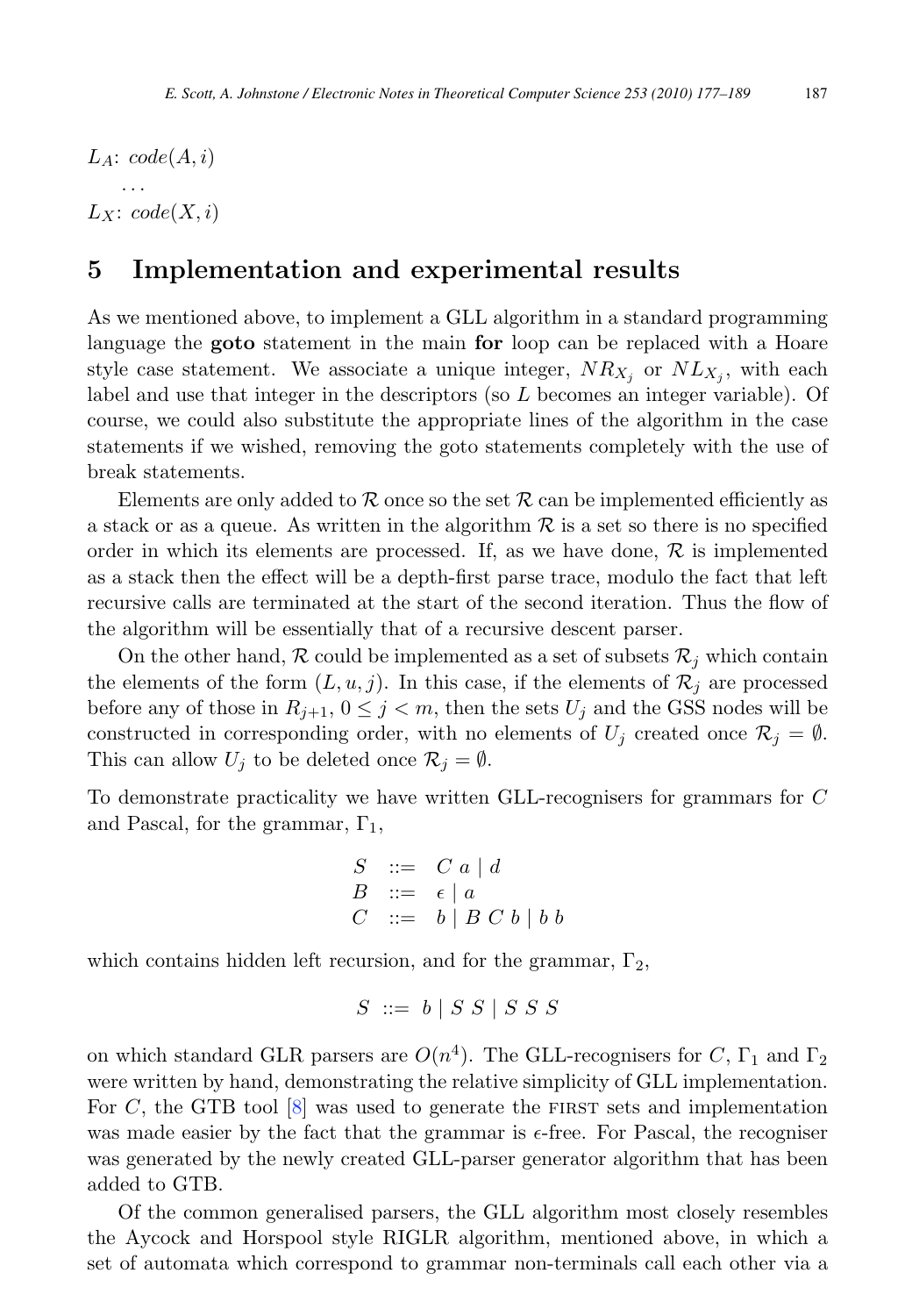|                      | Grammar      | Input            | GSS nodes | GSS edges | $\left  U\right $ | CPU secs |
|----------------------|--------------|------------------|-----------|-----------|-------------------|----------|
| $\operatorname{GLL}$ | С            | 4,291            | 60,627    | 219,204   | 509,484           | 1.510    |
| <b>SRIGLR</b>        | С            | 4,291            | 44,510    | 78,519    | 180,114           | 1.436    |
| <b>GLL</b>           | $\rm C$      | 36,827           | 564,164   | 2,042,019 | 4,737,207         | 13.750   |
| <b>SRIGLR</b>        | С            | 36,827           | 406,008   | 739,057   | 1,717,883         | 17.330   |
| <b>GLL</b>           | Pascal       | 4,425            | 19,728    | 26,264    | 48,827            | 0.140    |
| <b>SRIGLR</b>        | Pascal       | 4,425            | 21,086    | 29,369    | 79,885            | 1.770    |
| GLL                  | $\Gamma_1$   | $a^{20}b^{150}a$ | 45        | 67        | 3,330             | 0.010    |
| <b>SRIGLR</b>        | $\Gamma_1$   | $a^{20}b^{150}a$ | 44        | 66        | 9,514             | 0.016    |
| <b>GLL</b>           | $\Gamma_2$   | $h^{300}$        | 1,498     | 671,565   | 1,123,063         | 28.595   |
| <b>SRIGLR</b>        | $\Gamma_2$   | $h^{300}$        | 1,496     | 446,117   | 896,718           | 16.550   |
| <b>GLL</b>           | $\Gamma_2^*$ | $h^{300}$        | 1,198     | 357,907   | 583,654           | 8.060    |
| <b>SRIGLR</b>        | $\Gamma_2^*$ | $h^{300}$        | 1,796     | 359,400   | 899,405           | 12.930   |
| Table 1              |              |                  |           |           |                   |          |

188 *E. Scott, A. Johnstone / Electronic Notes in Theoretical Computer Science 253 (2010) 177–189*

common stack. The RIGLR algorithm can be tuned by selecting which non-terminal instances in the grammar generate an automaton call, trading execution time for automaton space. In the most space efficient version, which we call SRIGLR, all nonterminal instances generate a call. We have used GTB to build SRIGLR recognisers which we have compared to the corresponding GLL recognisers.

The input strings for C are a Quine-McCluskey Boolean minimiser (4,291 tokens) and the source code for GTB itself (36,827 tokens). The input string for Pascal is a program that performs elementary tree construction and visualisation (4,425 tokens). The input has already been tokenised so no lexical analysis needed to be performed. The results are shown in Table 1.

We can see that, as well as being easy to write, GLL recognisers perform well. The slower times for  $\Gamma_2$  arise because the SRIGLR algorithm factors the grammar as it builds the automaton. The results for  $\Gamma_2^*$ 

$$
S \ ::= \ b \ | \ S \ S \ A \qquad A \ ::= \ S \ | \ \epsilon
$$

in which the grammar is factored, demonstrate the difference. A GLL recogniser for the equivalent EBNF grammar  $S := b | S S (S | \epsilon)$  runs in 4.20 CPU seconds on  $b^{300}$ , indicating that GLL recogniser performances can be made even better by simple grammar factorisation. This advantage is also displayed by the Pascal data; the Pacsal BNF grammar used was obtained from the EBNF original and hence is also simply factored. In general, such factorisation can be done automatically and will not change the user's view of the algorithm flow.

### **6 Conclusions and Final Remarks**

We have shown that GLL recognisers are relatively easy to construct and are also practical. They have the desirable property of recursive descent parsers in that the parser structure matches the grammar structure. It is also possible to extend the GLL algorithm to EBNF grammars, allowing factorisation, and the use of iteration in place of recursion, to make the resulting parsers even more efficient.